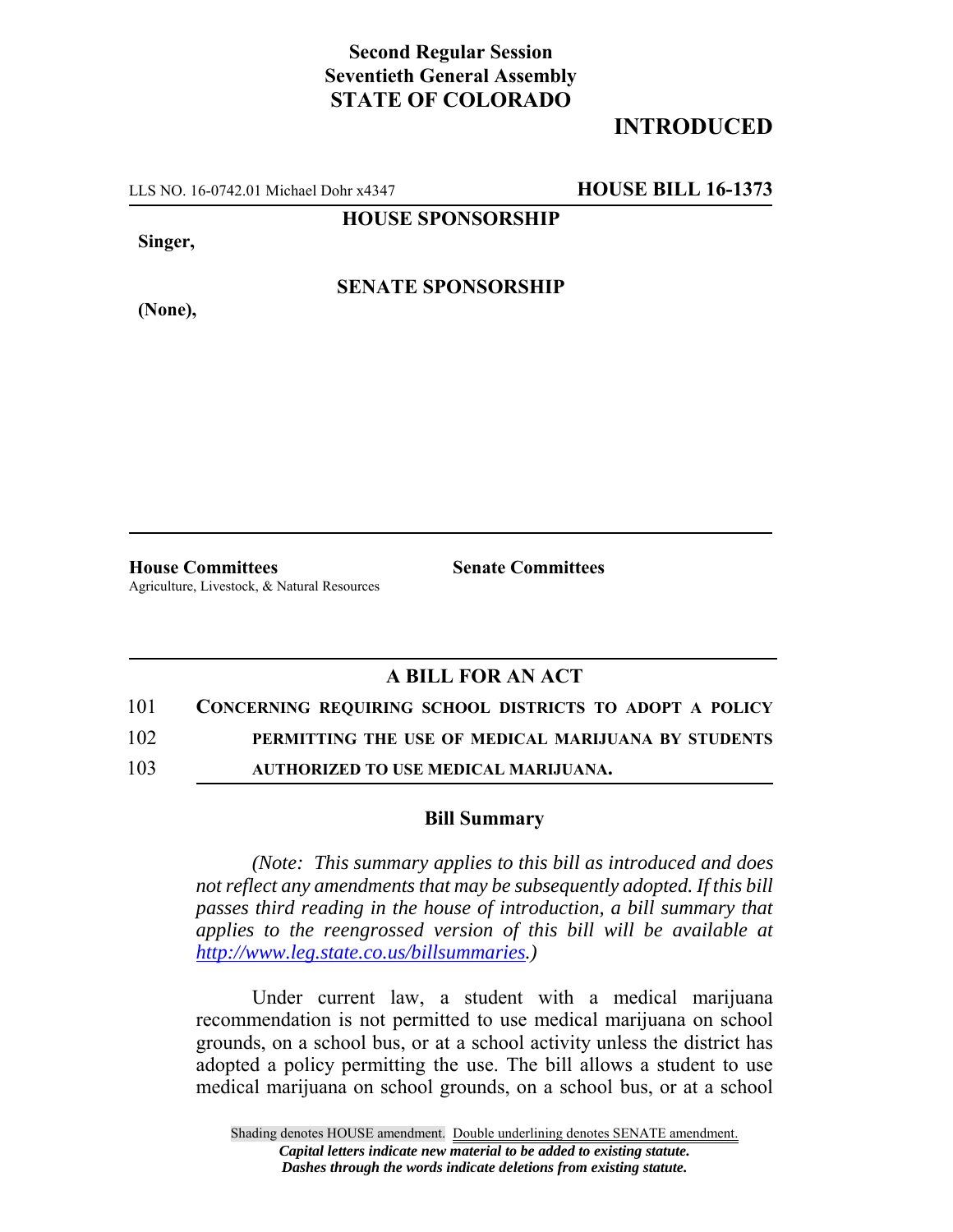activity and requires each school district to adopt a policy allowing the medical marijuana use. If the department of education or a public school loses any federal funding as a result of adopting the policy, the general assembly shall appropriate state money sufficient to offset the loss of federal money.

 *Be it enacted by the General Assembly of the State of Colorado:* **SECTION 1.** In Colorado Revised Statutes, 22-1-119.3, **amend** (3) (c) as follows: **22-1-119.3. Policy for student possession and administration of prescription medication - rules.** (3) (c) (I) A student shall not WHO HOLDS A VALID RECOMMENDATION FOR MEDICAL MARIJUANA MAY possess or self-administer medical marijuana on school grounds, upon a school 8 bus, or at any school-sponsored event. except that A school district may 9 SHALL adopt a policy in accordance with the requirements of this section, that authorizes a student's parent or a medical professional who accompanies a student to school, on the school bus, or to any school-sponsored event and assists the student with the administration of medical marijuana to possess and administer medical marijuana to the student in an appropriate location on school grounds, upon a school bus, or at any school-sponsored event. A THE policy permitting a parent or medical professional to administer medical marijuana to a student must require that the student hold a valid recommendation for medical marijuana, that the administering parent be the student's primary caregiver or that the administering medical professional be employed specifically to assist the student in administering medical marijuana, and that the location and method of administration of medical marijuana does not create significant risk to other students.

23 (II) IF THE DEPARTMENT OF EDUCATION OR A PUBLIC SCHOOL